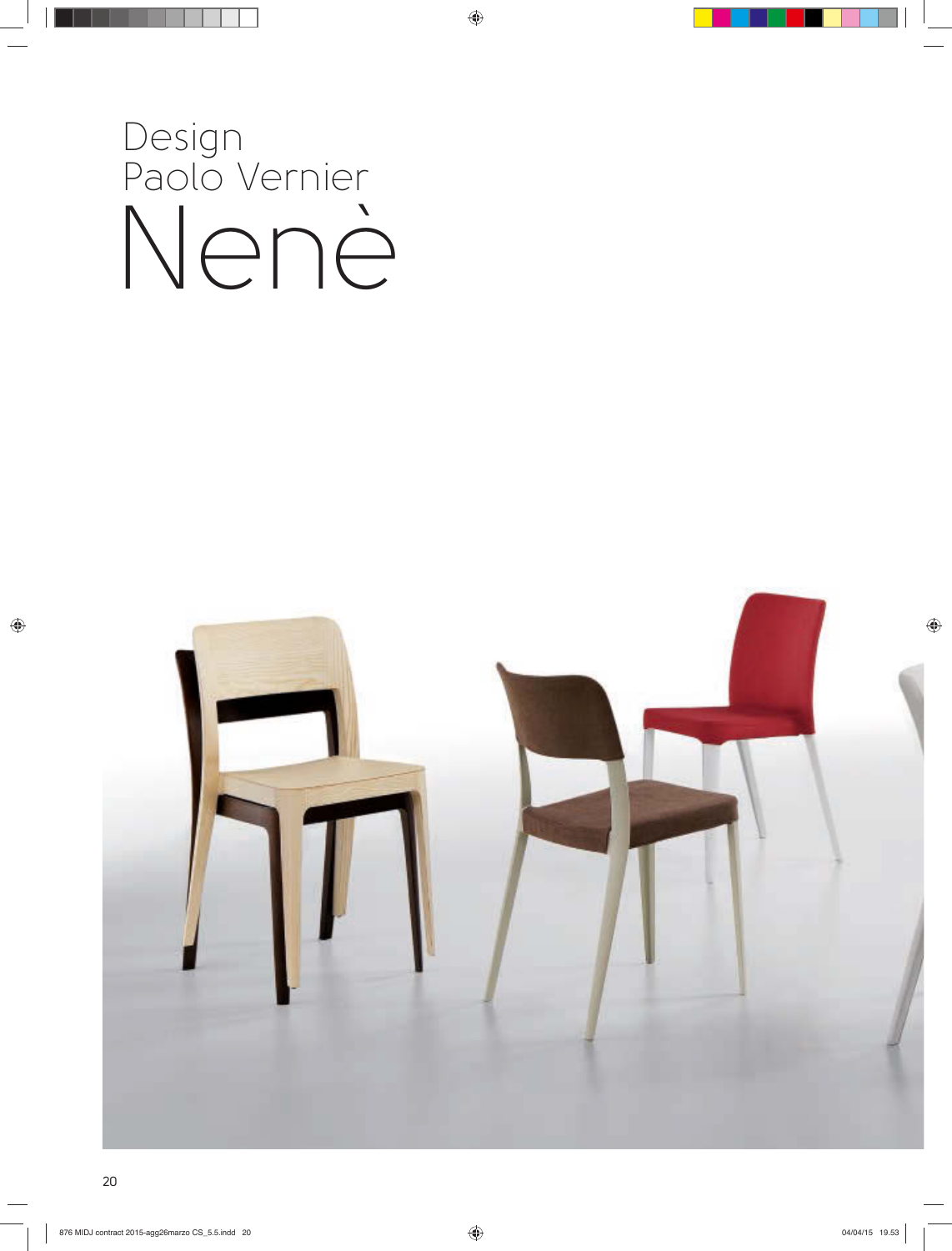

 $.01$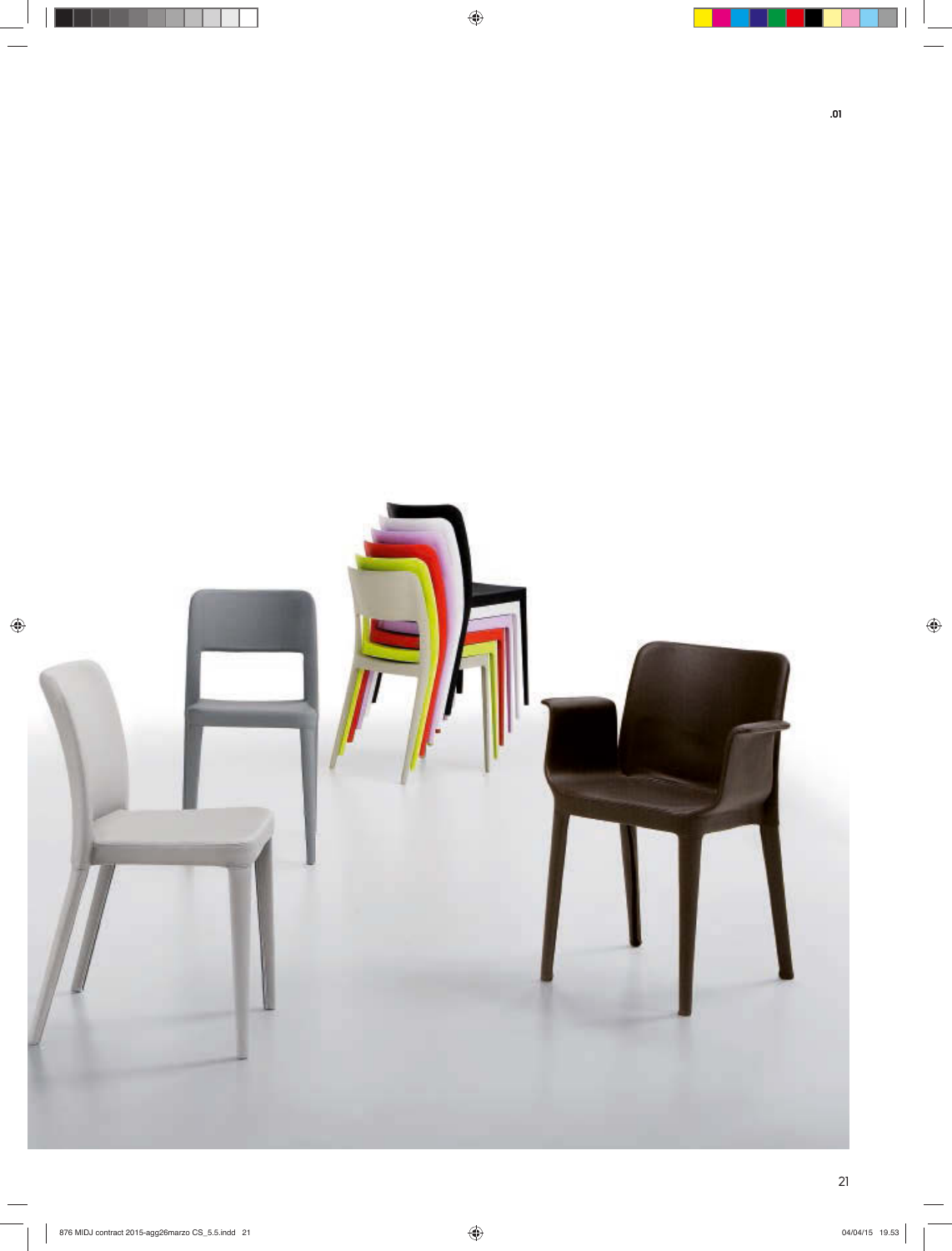

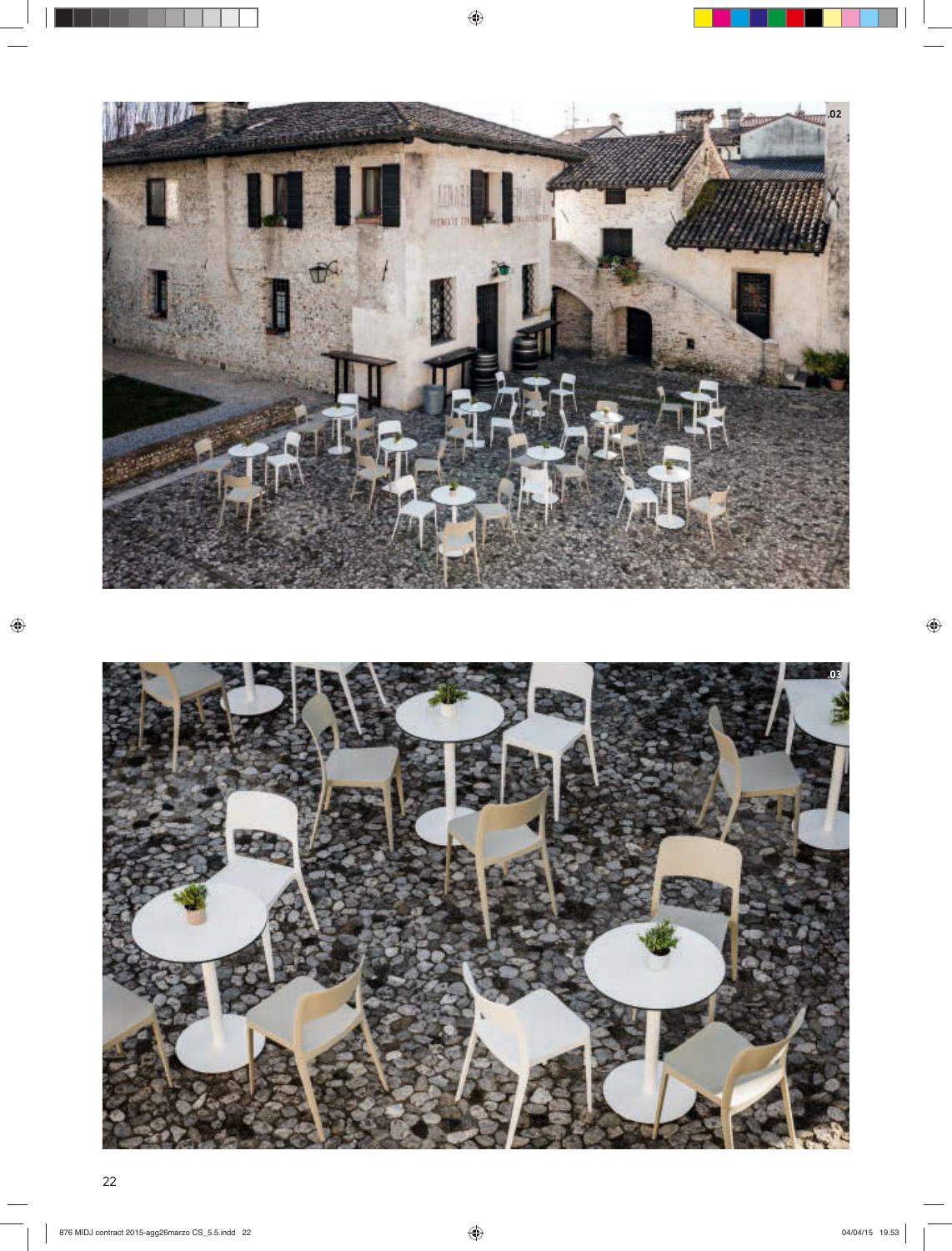

# **.01**

NENÈ L sedia legno L40, L26, NENÈ S-TS sedia polipropilene P07, tessuto 375, NENÈ CAP polipropilene P05, tessuto 368, Nenè SR-SF ecopelle 738, NENÈ S polipropilene P07, P18, P08, P27, P05, P04, Nenè PR-SF ecopelle 714.

NENÈ L wooden chair L40, L26, NENÈ S-TS polypropylene chair P07, fabric 375, NENÈ CAP polypropylene chair P05, fabric 368, Nenè SR-SF ecoleather 738, NENÈ S polipropilene P07, P18, P08, P27, P05, P04, Nenè PR-SF ecoleather 714.

# **.02 .03 .04**

NENÈ S polipropilene P05, P07, T. SMART tavolo bistrot in acciaio Y, piano LS5. NENÈ S polipropilene P05, P07, T. SMART bistro table with steel frame Y, top LS5.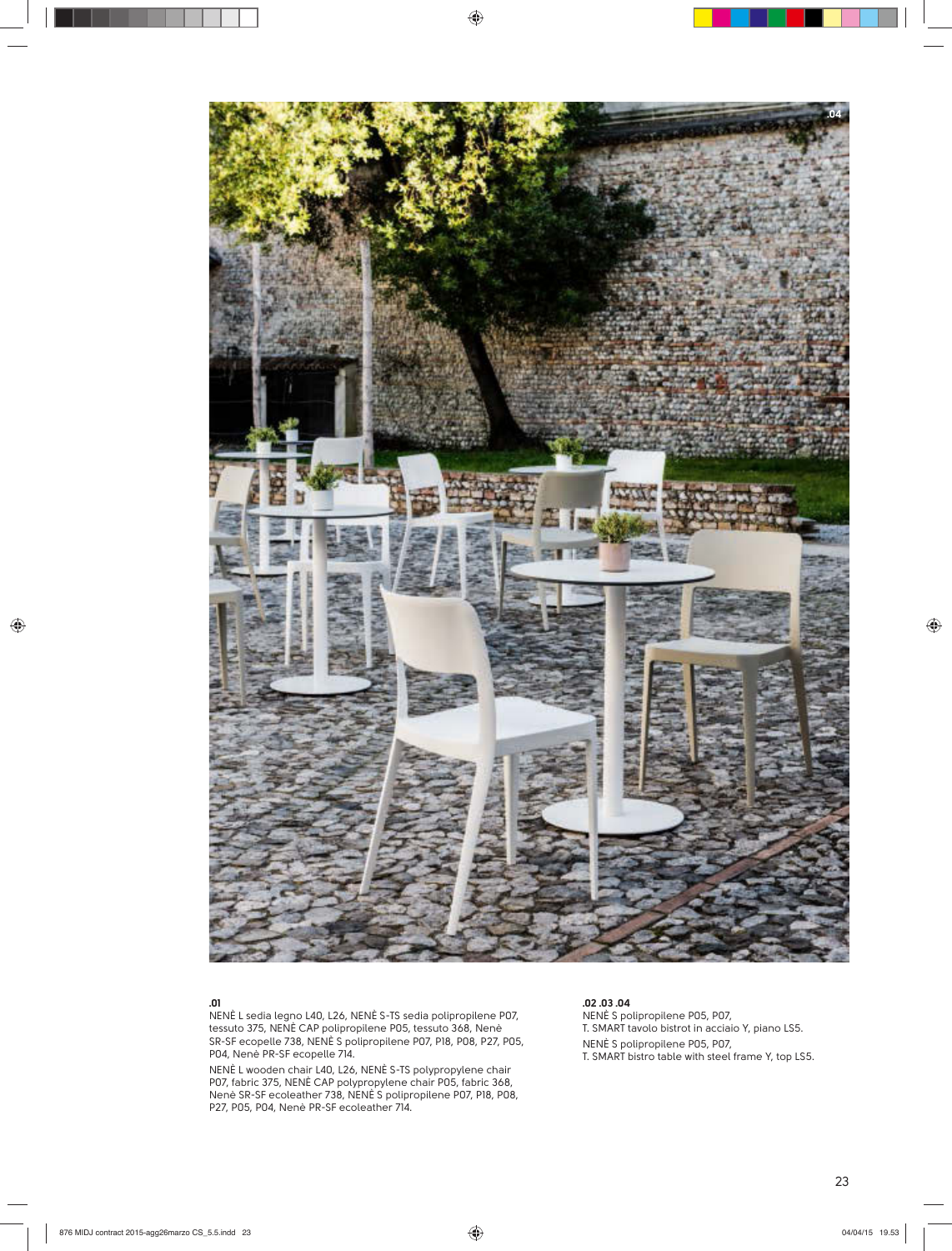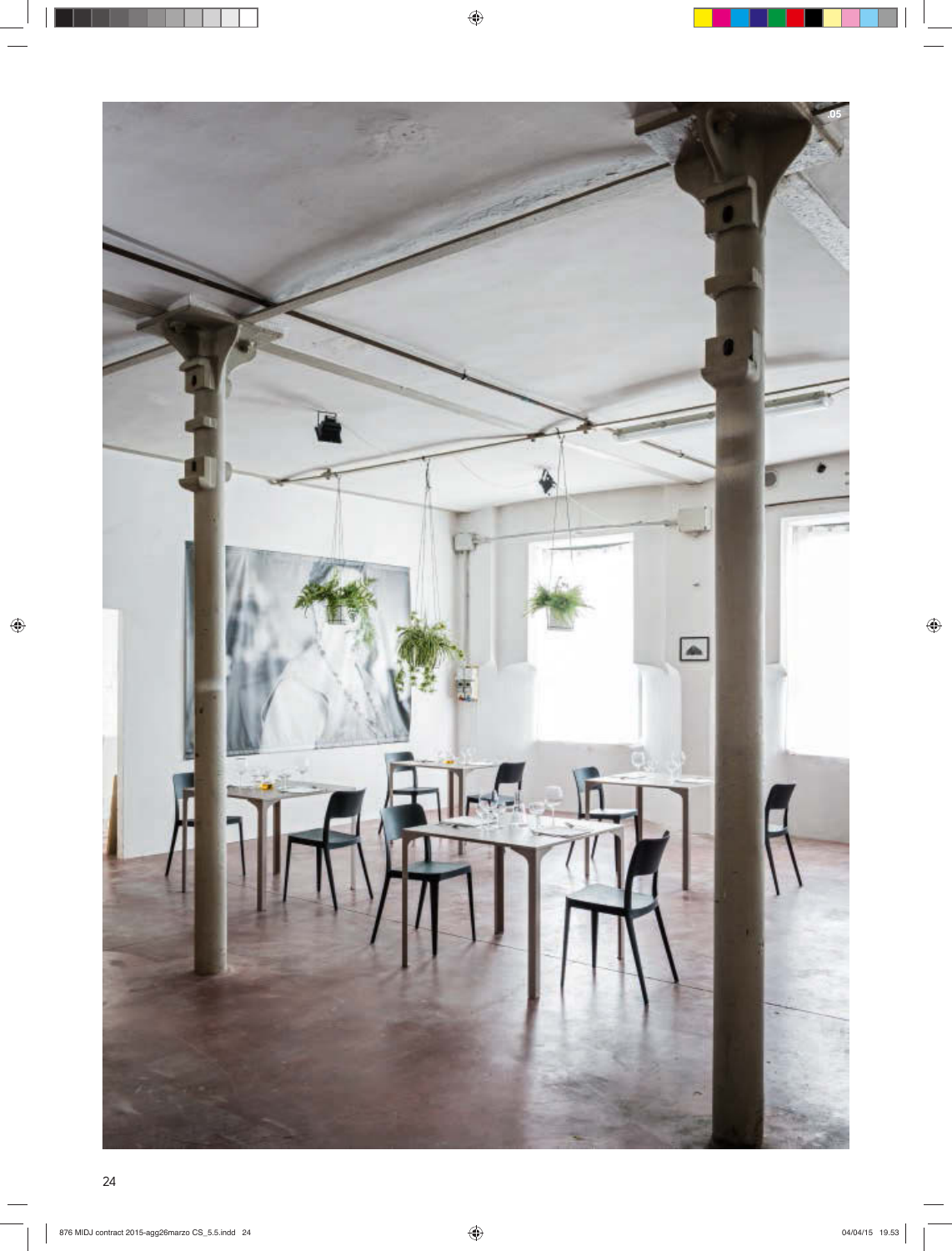**.05 .06**<br>NENÈ S polipropilene P04,<br>ARMANDO tavolo fisso in acciaio D. ....<br>NENÈ S polypropylene chair P04,<br>ARMANDO fix table with steel frame D.

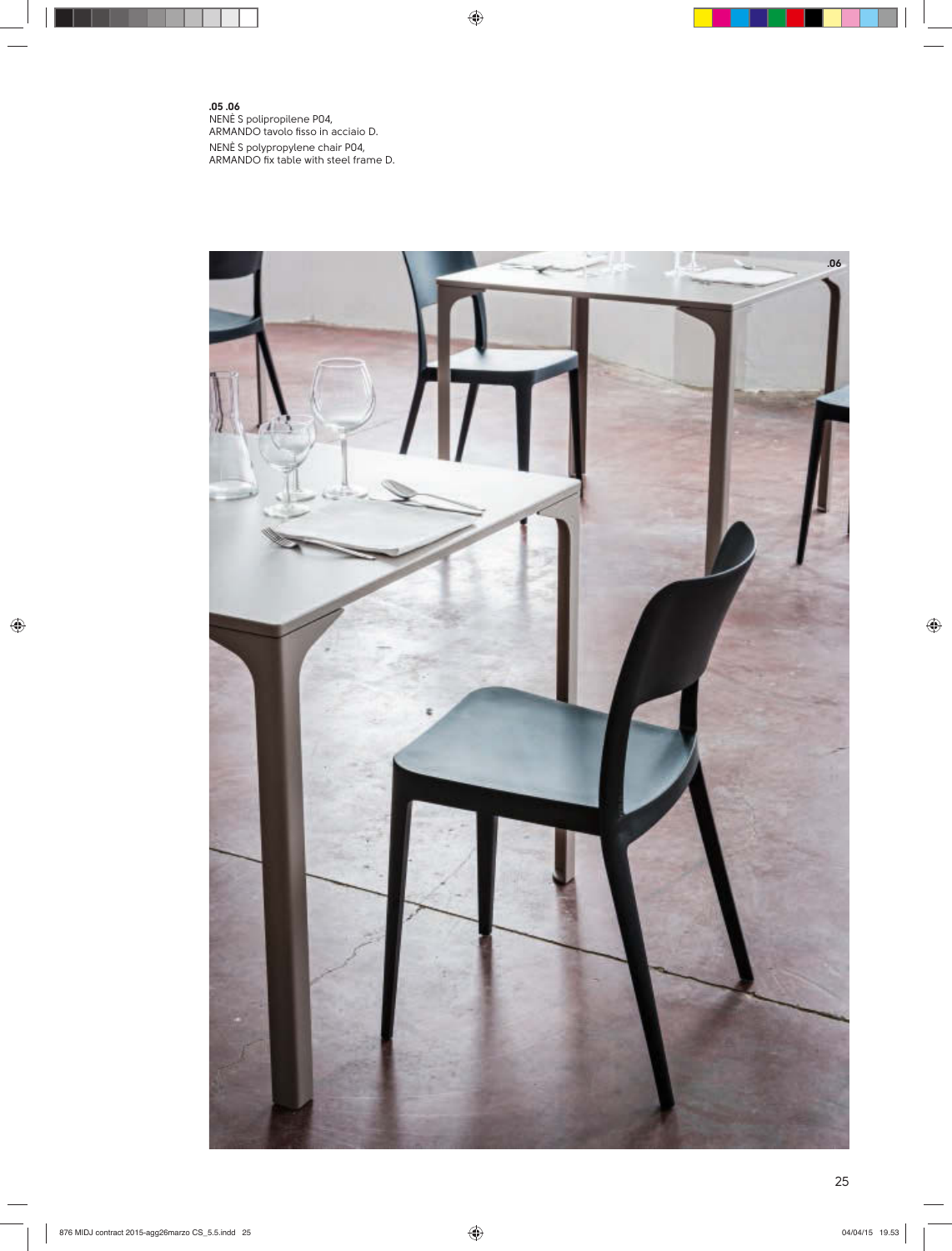

**.07 .09** NENÈ L sedia legno L26, ARMANDO tavolo fisso in acciaio D. NENÈ L wooden chair L26, ARMANDO fix table with steel frame D.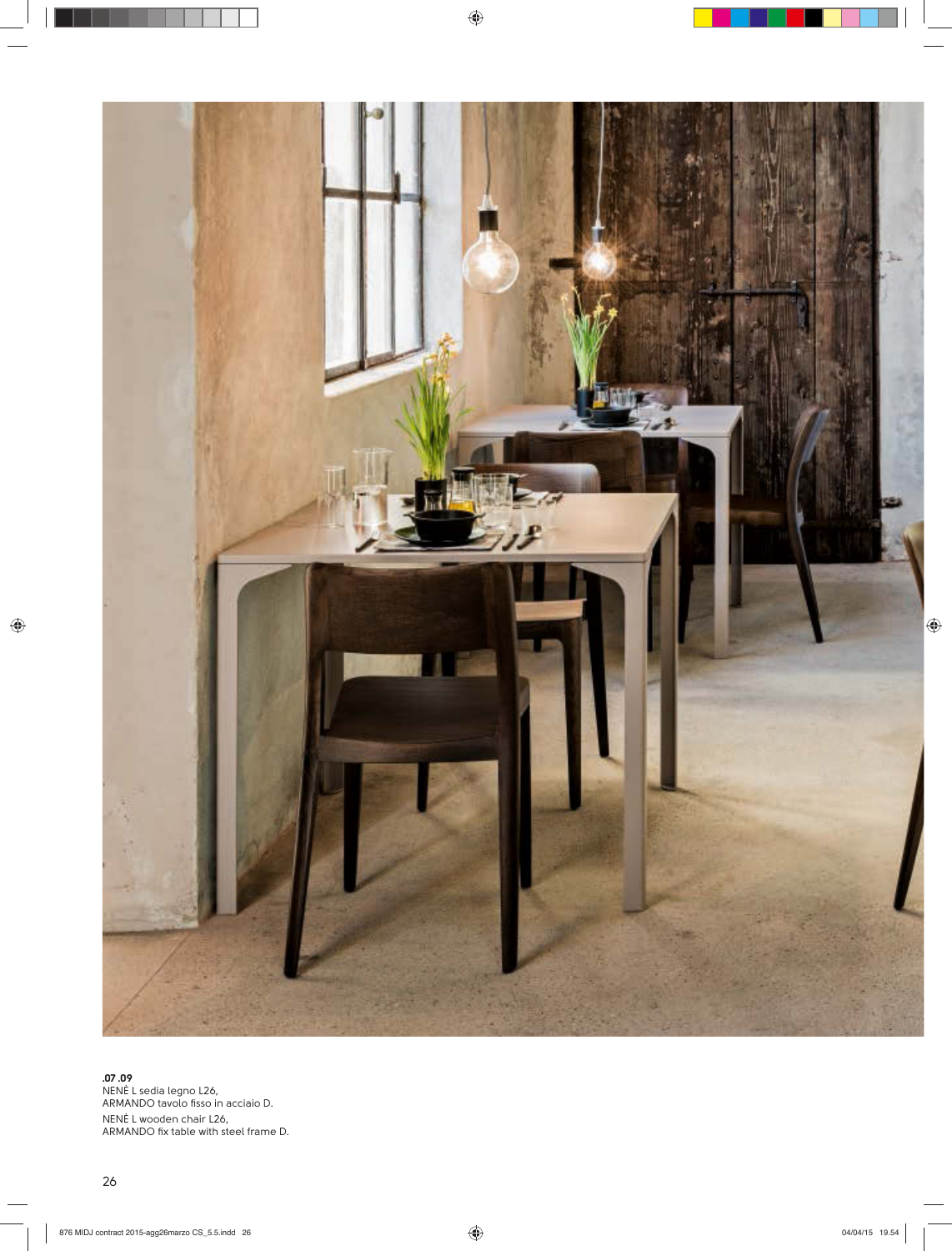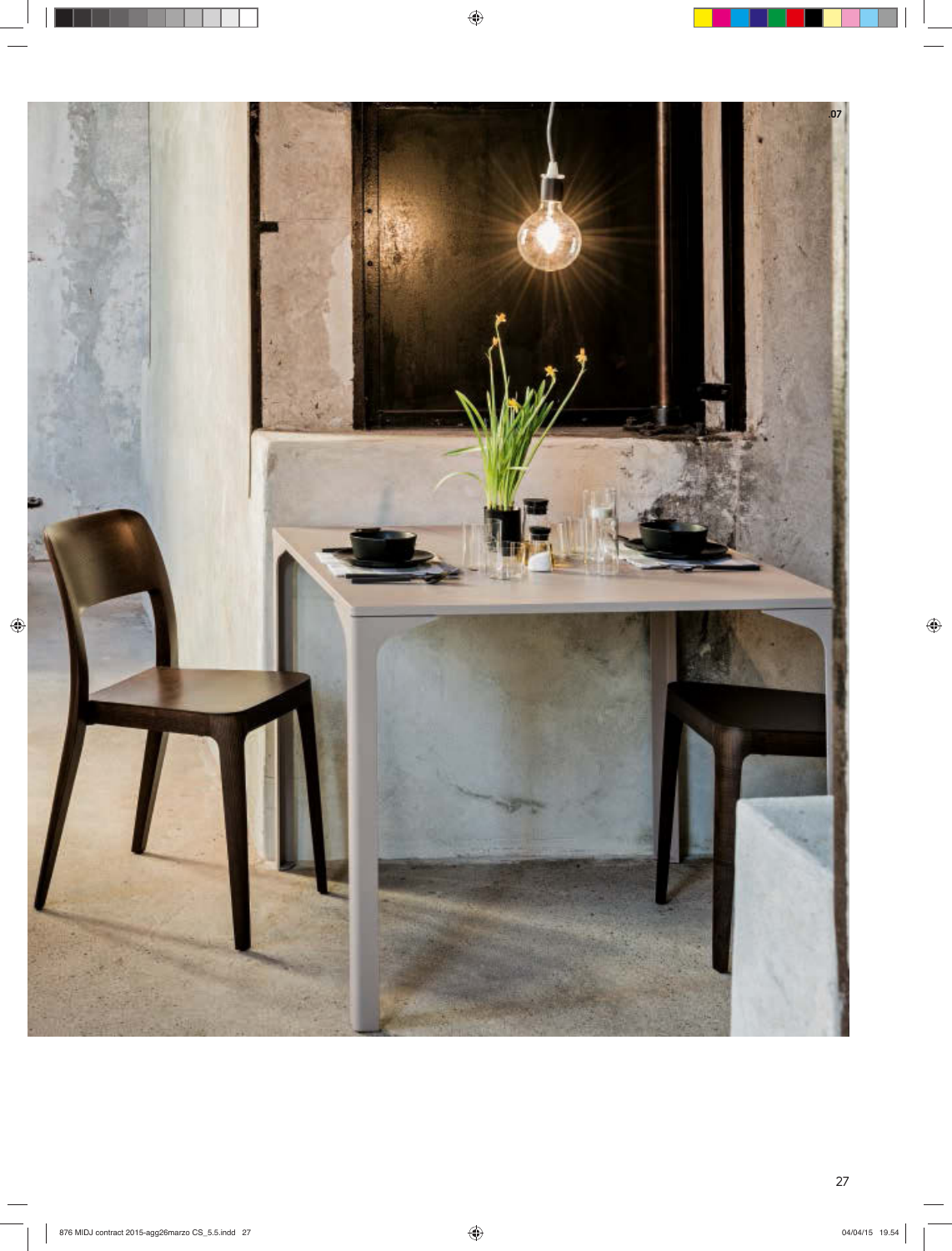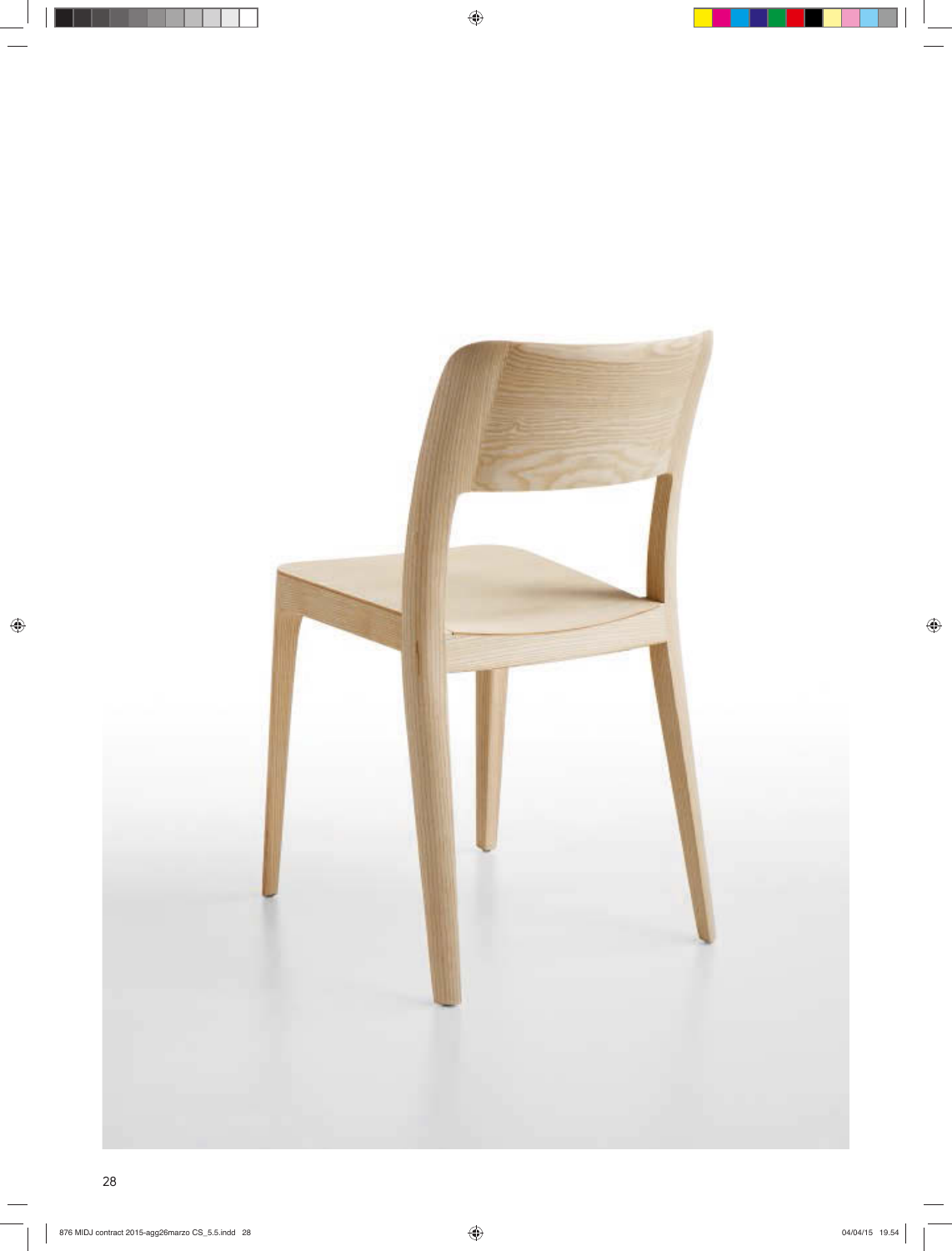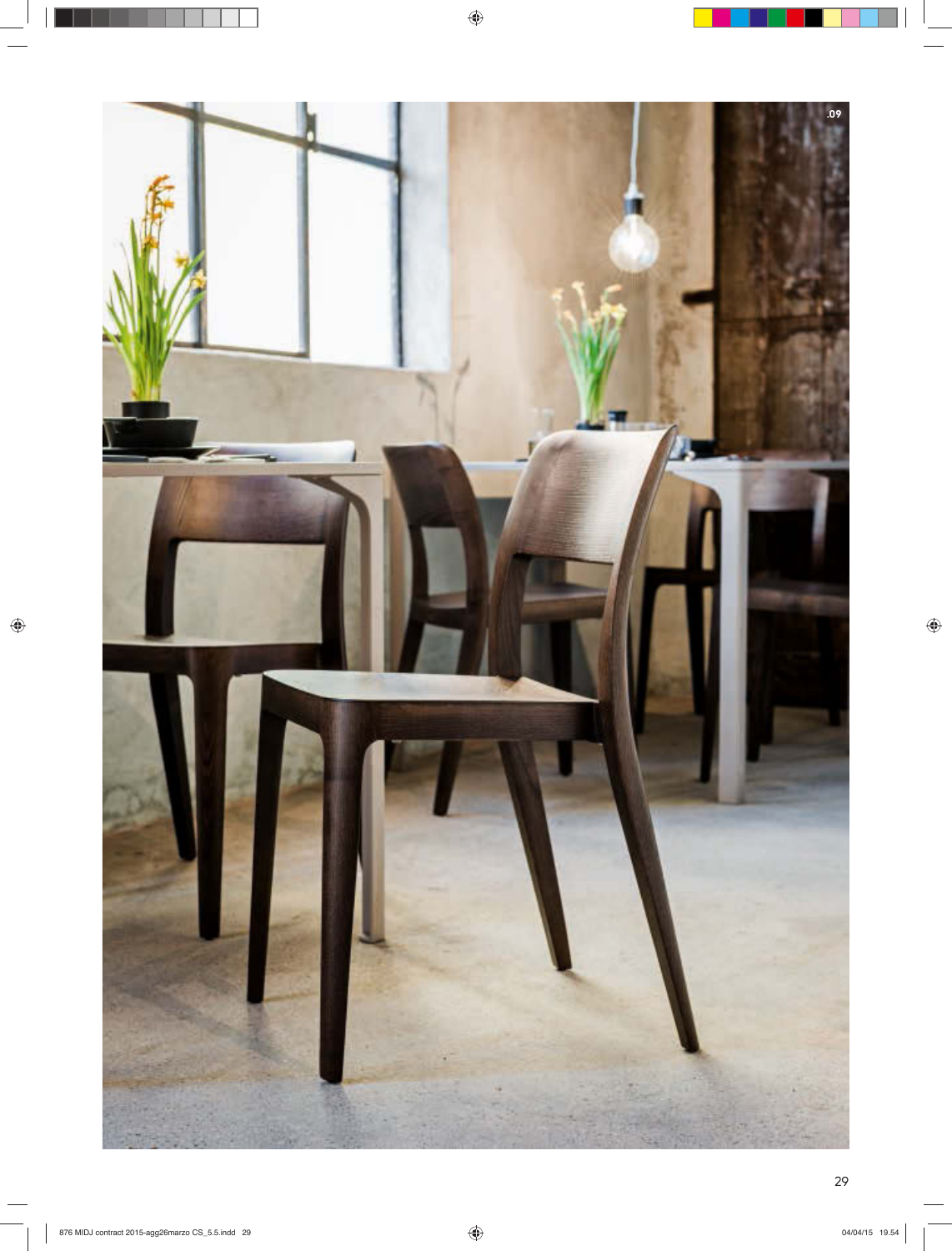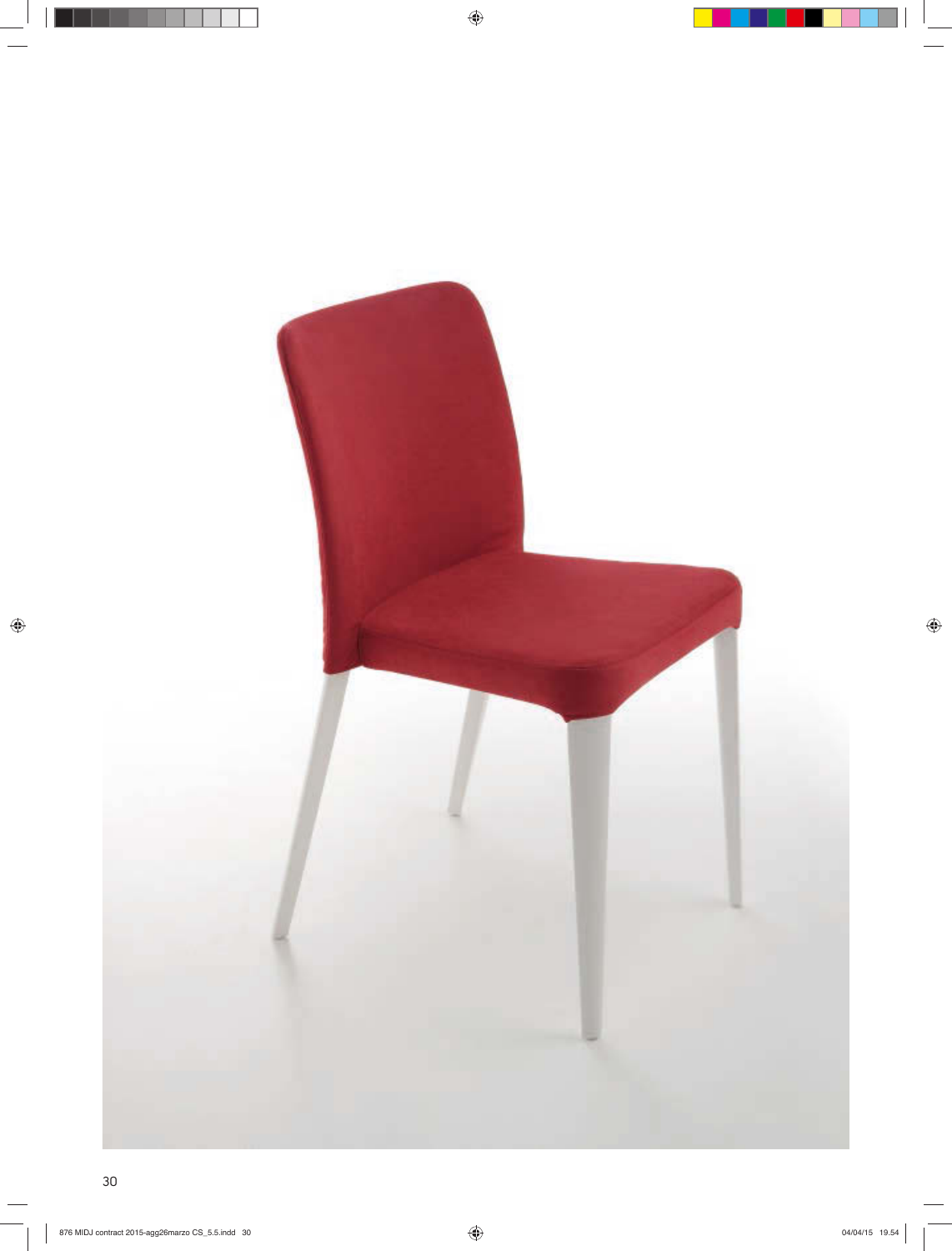



**.08** NENÈ L sedia legno L40. NENÈ L wooden chair L40.

# **.10**

NENÈ CAP polipropilene P05, tessuto 368. NENÈ CAP polypropylene chair P05, fabric 368.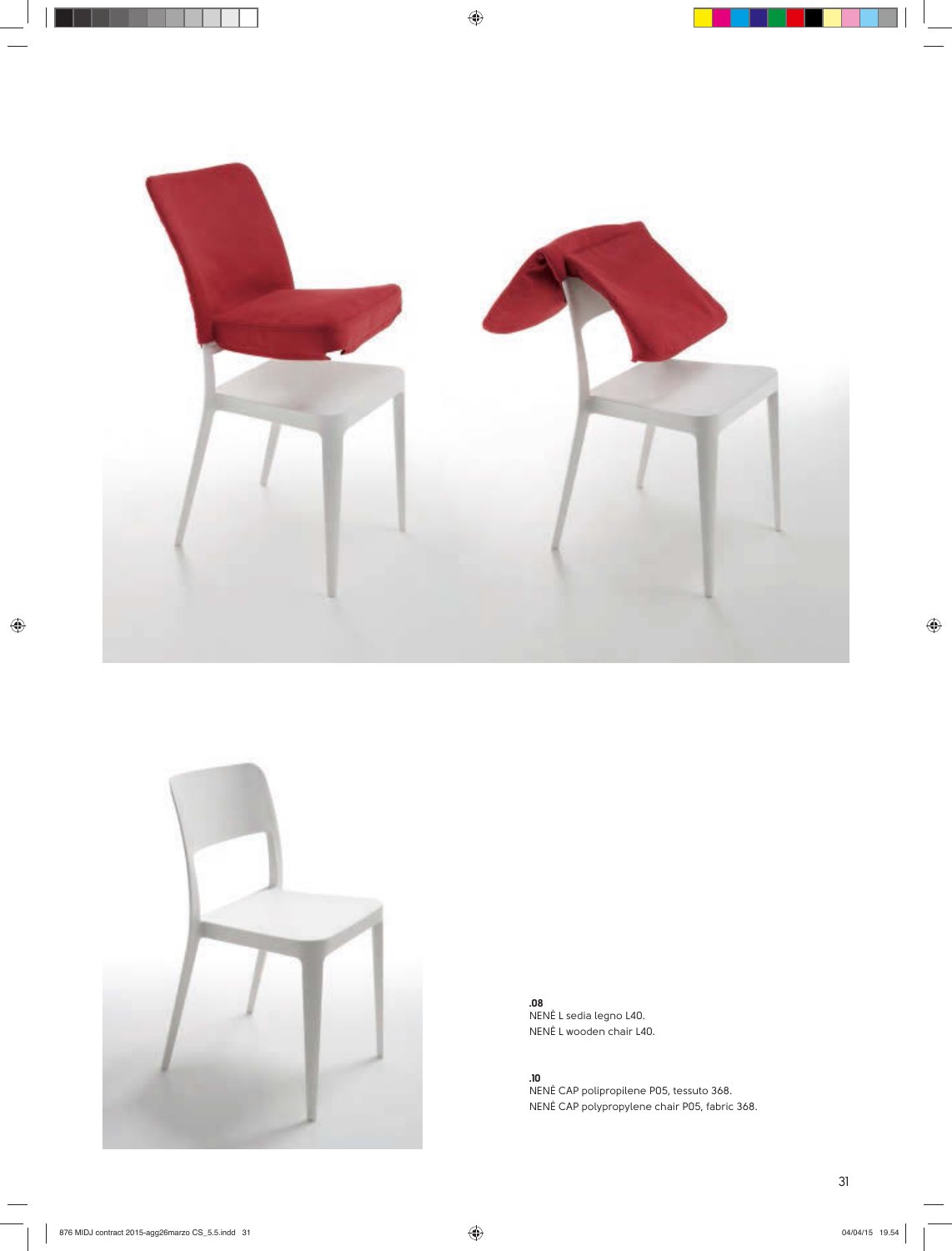

 $.11$ ...<br>NENÈ SR-CF ecopelle 718,<br>NENÈ PR-SF ecopelle 714. NENÈ SR-CF ecoleather 718, NENÈ PR-SF ecoleather 714..

**.12**<br>NENÈ SR-SF ecopelle 722,<br>LONDON tavolo fisso 200x110, piano vetro VE5. NENÈ ST. SECOLO METALE 2001<br>NENÈ SR-SF ecoloather 722,<br>LONDON fix table 200x110, glass top VE5.

.13<br>NENÈ S polipropilene P18. NENÈ S polypropylene chair P18.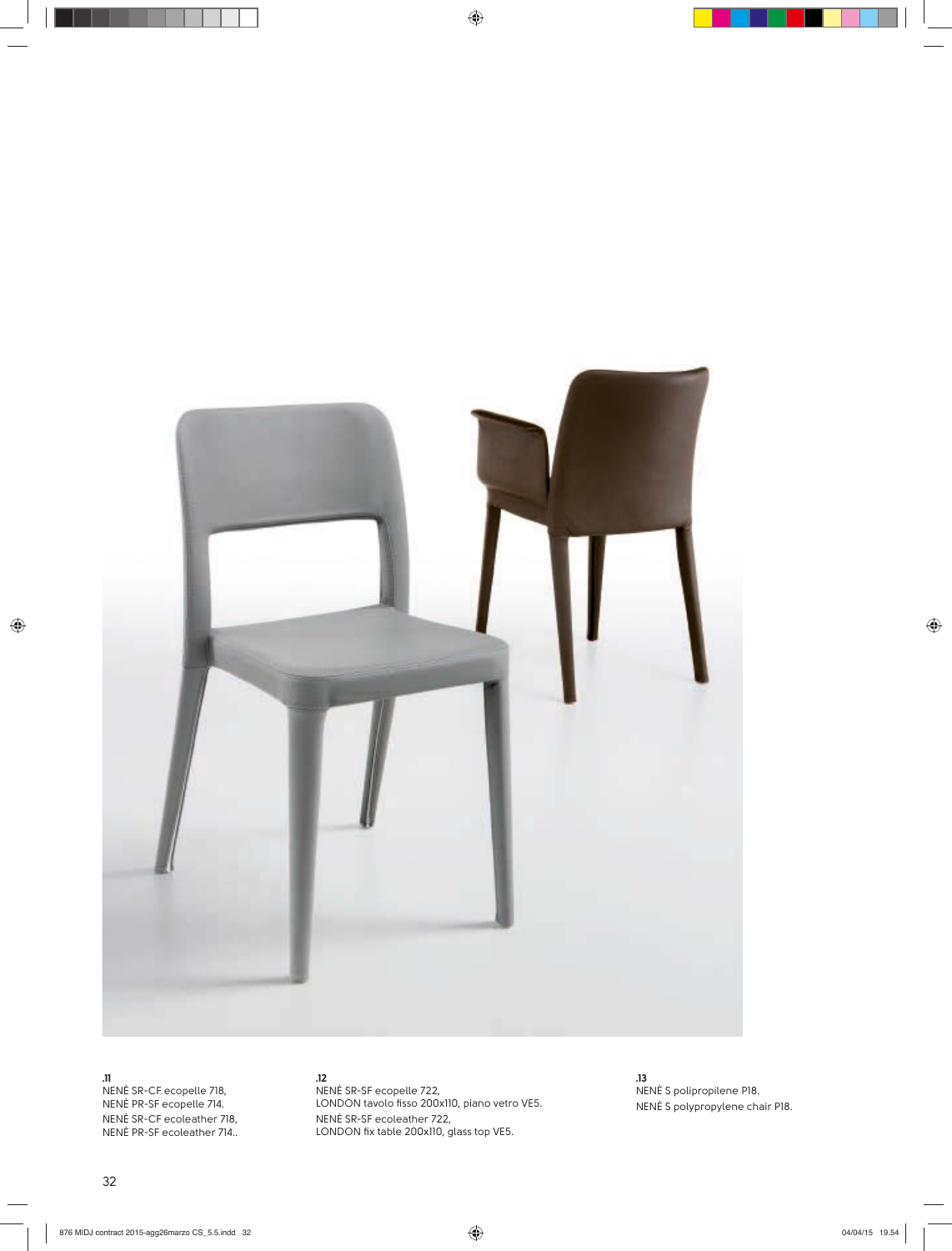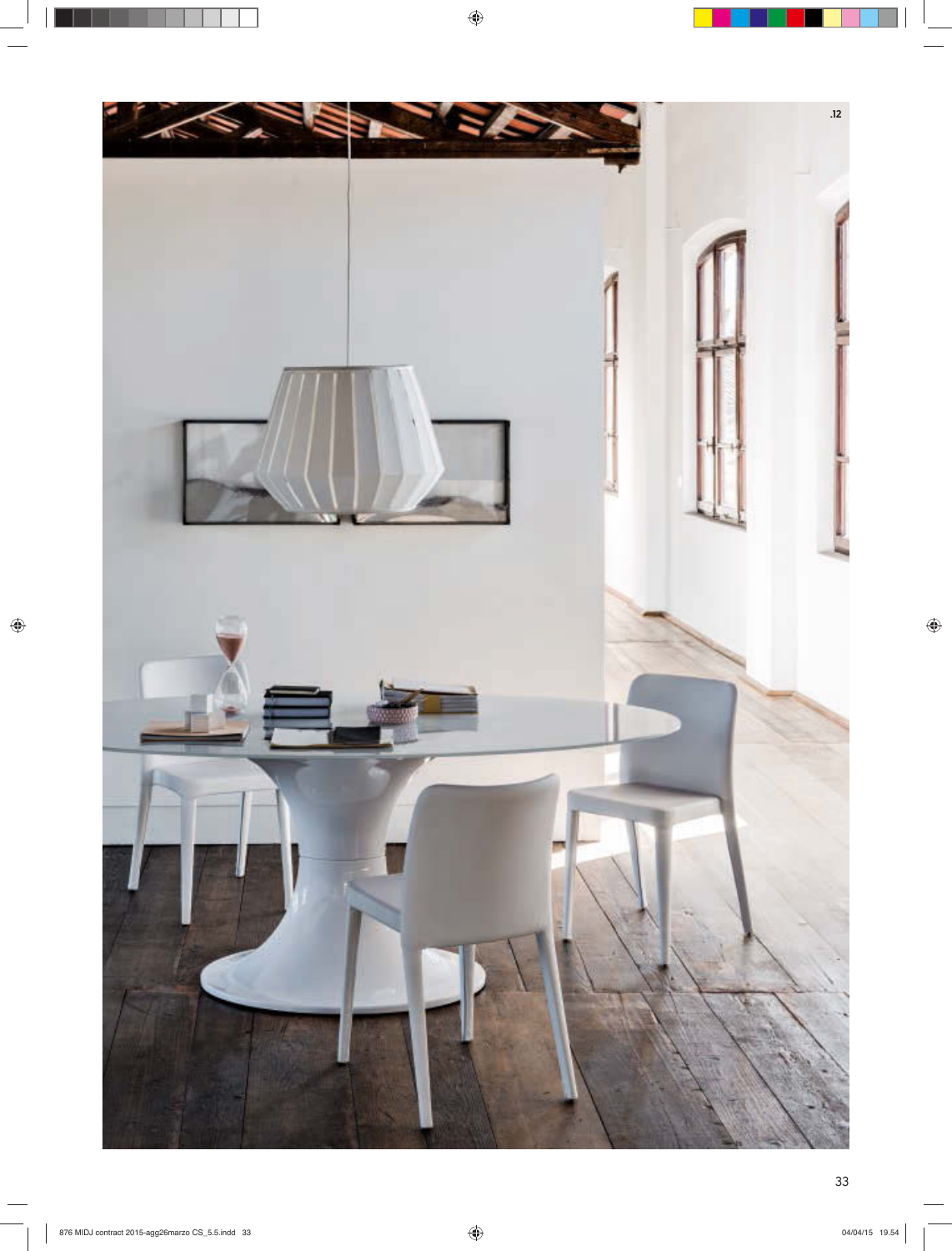